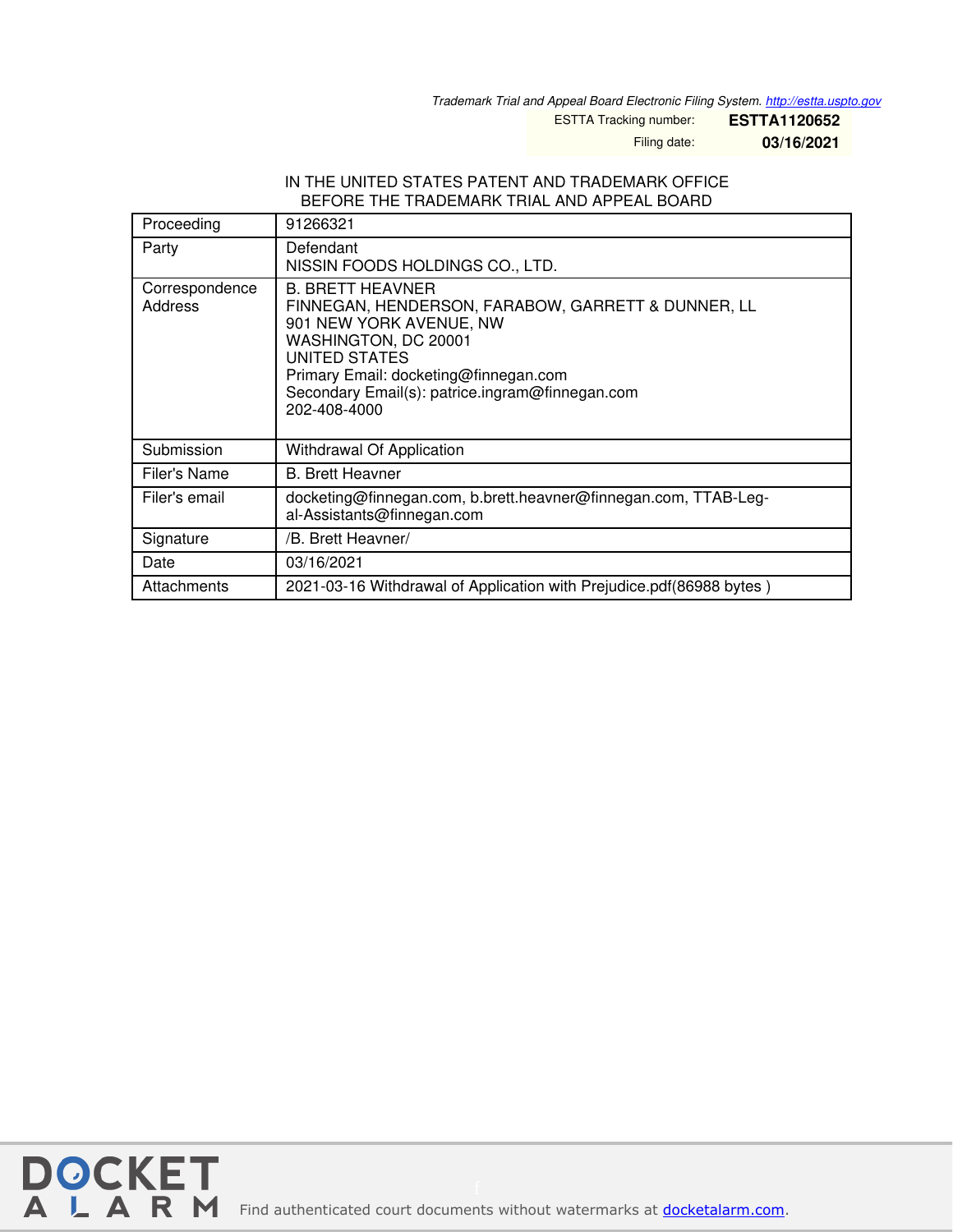## **IN THE UNITED STATES PATENT AND TRADEMARK OFFICE BEFORE THE TRADEMARK TRIAL AND APPEAL BOARD**

BEYOND MEAT, INC.,

Opposer,

v.

NISSAN FOODS HOLDINGS CO. LTD.,

Applicant.

Opposition No. 91266321

Mark: BEYOND MEAL Serial No. 88576629 Filing Date: August 3, 2019

## **WITHDRAWAL OF APPLICATION WITH PREJUDICE**

Pursuant to 37 C.F.R. §2.68 and TBMP §602.01, Applicant Nissan Foods Holdings Co.

Ltd., through its undersigned counsel, hereby requests that the Trademark Trial and Appeal

Board withdraw the application for BEYOND MEAL in U.S. Trademark Serial No. 88576629 in

International Classes 9, 29, 30, 32, 35, 39, 42, 43 and 44 with prejudice.

Respectfully submitted,

Dated: March 16, 2021 /B. Brett Heavner/

**DOCKE** 

R M

B. Brett Heavner FINNEGAN, HENDERSON, FARABOW, GARRETT & DUNNER, L.L.P. 901 New York Ave., N.W. Washington, DC 20001-4413 Telephone: 202-408-4000

docketing@finnegan.com b.brett.heavner@finnegan.com TTAB-Legal-Assistants@finnegan.com